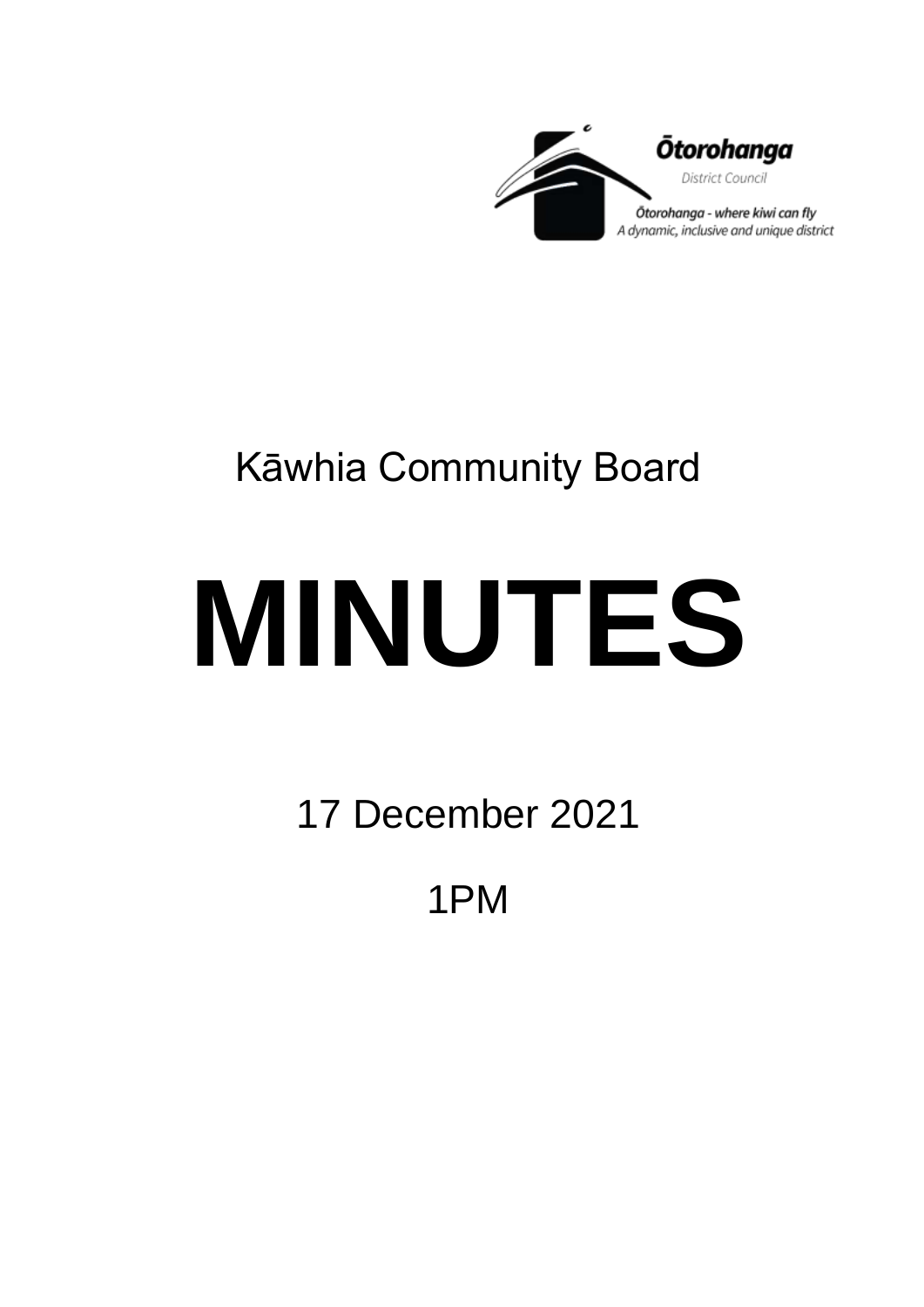#### **KĀWHIA COMMUNITY BOARD**

17 December 2021

Minutes of an Ordinary meeting of the Kāwhia Community Board held via zoom on Friday 17 December 2021 commencing at 1pm.

#### Tanya Winter **CHIEF EXECUTIVE**

### **MINUTES**

#### **ORDER OF BUSINESS:**

| <b>ITEM</b>                                      |                                           | <b>PAGE</b>    |
|--------------------------------------------------|-------------------------------------------|----------------|
| <b>PRESENT</b>                                   |                                           | 1              |
| <b>IN ATTENDANCE</b>                             |                                           | 1              |
| <b>PUBLIC FORYM</b>                              |                                           | 1              |
| <b>APOLOGIES</b>                                 |                                           | 1              |
| <b>CONFIRMATION OF MINUTES - 29 OCTOBER 2021</b> |                                           | $\mathbf{1}$   |
|                                                  |                                           |                |
| ITEM 64                                          | <b>CHAIPERSONS REPORT - VERBAL</b>        | 1              |
| ITEM 65                                          | KĀWHIA COMMUNITY BOARD 2022 MEETING DATES | 1              |
| <b>BOARD MEMBER UPDATE</b>                       |                                           | $\overline{2}$ |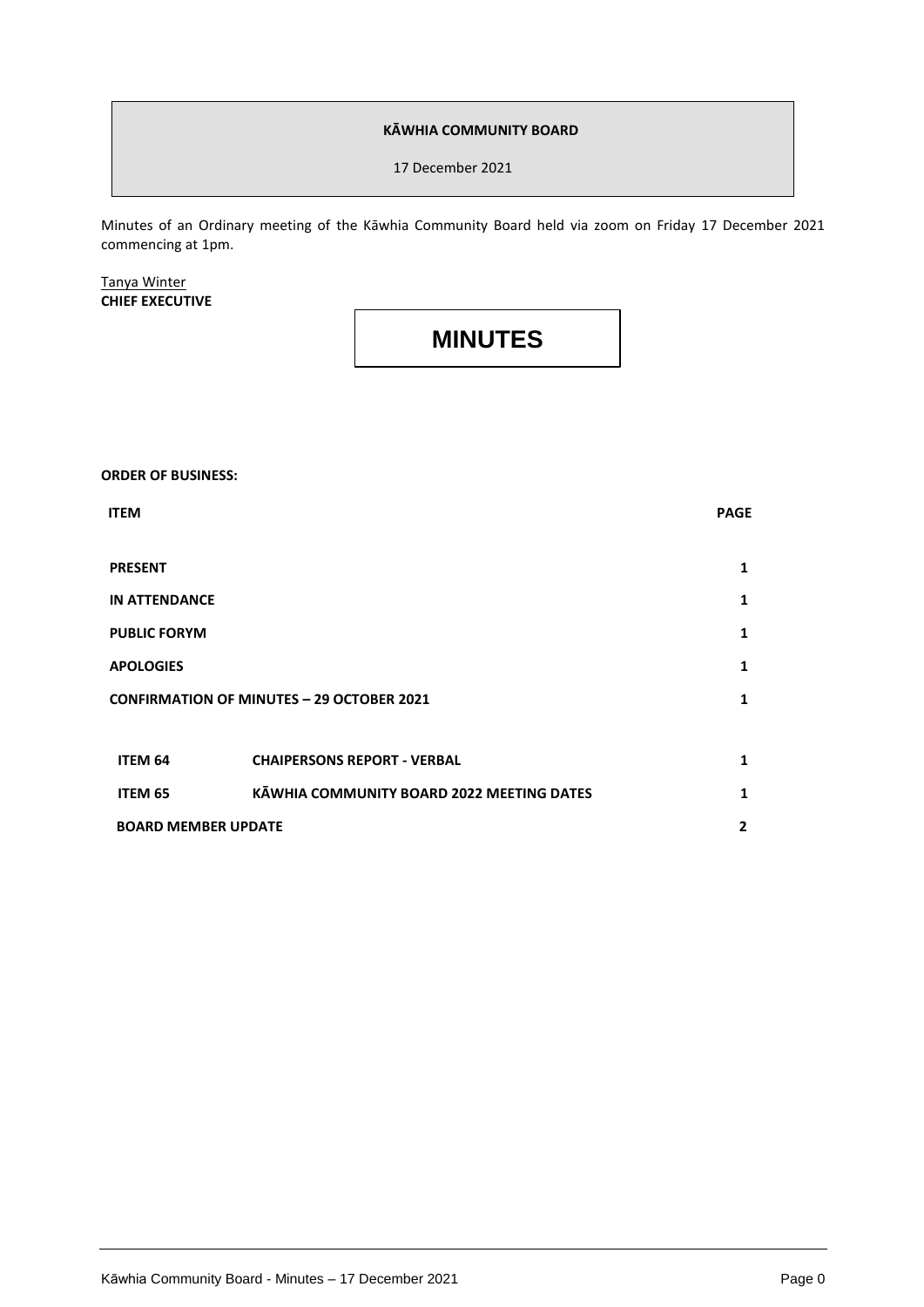#### **PRESENT**

Mr. D Walsh (Chair), Cr. C Jeffries, Mr. G Good.

#### **IN ATTENDANCE**

Mr. G Bunn (Group Manager Business Enablement), Mr. A Loe (Group Manager Regulatory & Growth), Mr. B O'Callaghan (Finance Manager), Mr. R McNeil (Strategic Advisor), and Mrs. N Eynon (Business Support – Business Enablement).

The Chair declared the meeting open and welcomed those present.

#### **PUBLIC FORUM**

Catherine Holland spoke in relation to the 'Kāwhia Regatta' that is to be held New Year's Day. She raised concerns on COVID potentially being brought to Kāwhia if restrictions and safety precautions are not in place. She suggested the event be cancelled.

The Kāwhia Community Board has an expectation that gatherings will be ran in accordance with the government's directions.

Daisy Scott spoke in the meeting and highlighted the following concerns;

- Safety at the boat ramp people are dangerously swimming while boats are coming in.
- Signs needing to be put up to prevent fish carcass dumping in Kāwhia.

#### **APOLOGIES**

**Resolved** that the apologies received from Mrs. Whiu and Mr. Briggs be sustained. **Councillor Jeffries / Chair**

#### **CONFIRMATION OF MINUTES – 29 OCTOBER 2021**

**Resolved** that the Minutes of the meeting of the Kāwhia Community Board on 29 October 2021, as circulated be approved as a true and correct record of that meeting and the recommendations contained therein be adopted. **Councillor Jeffries / Chair**

#### **ITEM 64 CHAIRPERSONS REPORT – VERBAL**

The Chair reported on the following-

- Expecting an increase of people coming into town over the Christmas/New Year period.
- May have more Covid cases reported that relate to Kāwhia visitors and residents.

**Resolved** that the Chairperson's verbal report be received. **Councillor Jeffries / Mr. Good**

#### **ITEM 65 KĀWHIA COMMUNITY BOARD 2022 MEETING DATES**

**Resolved** that the dates presented for regular meetings of the Kāwhia Community Board for the 2022 year be adopted.

**Friday**

- 25 February 25 March
- 22 April
- 27 May
- 24 June
- 22 July
- 26 August
- 23 September